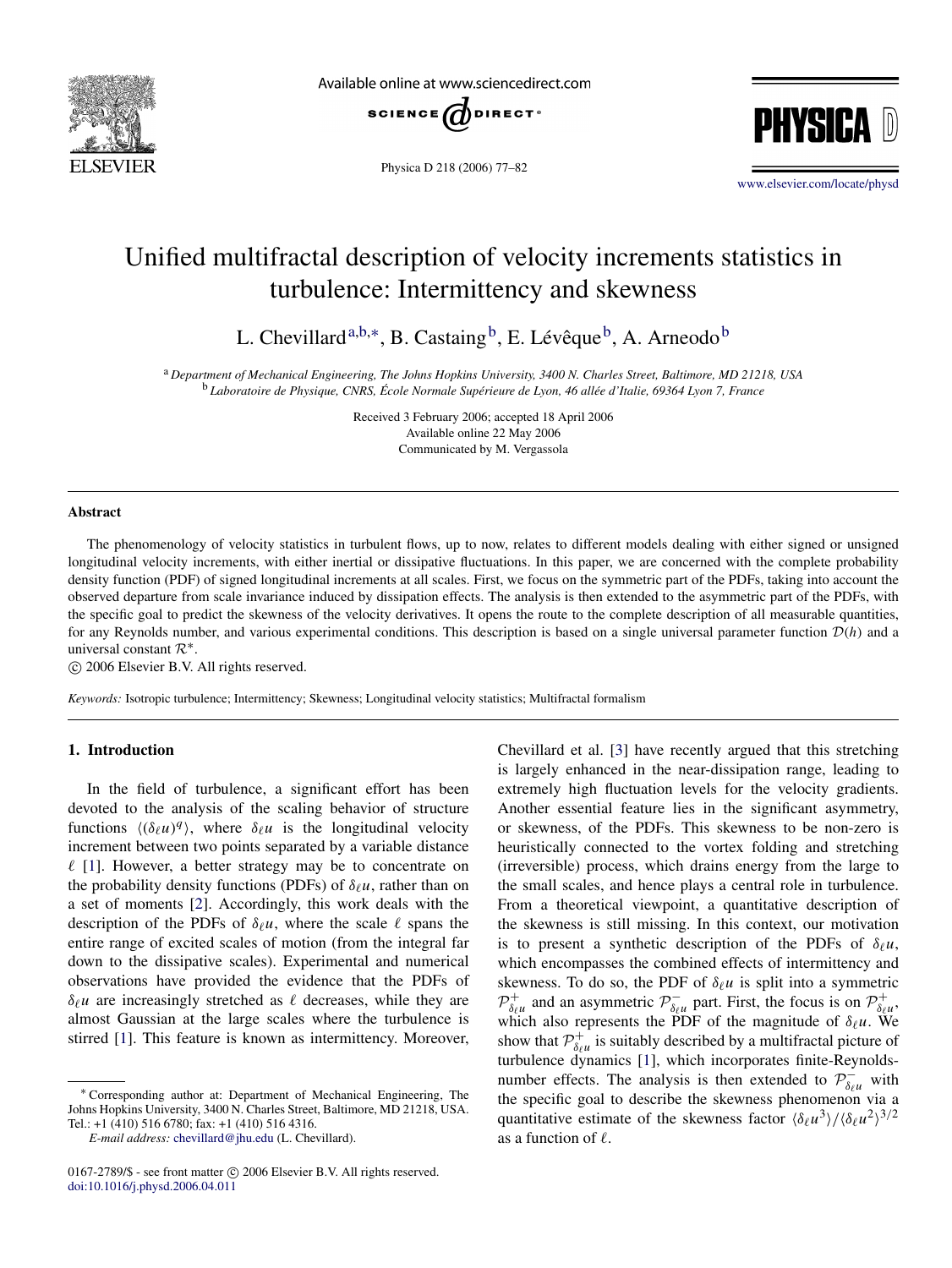# 2. Statistics of longitudinal velocity increment magnitude: Modeling the symmetric part of the probability density function

From a general point of view, the PDF of the longitudinal velocity increments  $\mathcal{P}_{\delta_\ell u}$  can be split into a symmetric  $\mathcal{P}_{\delta_\ell}^+$  $\delta_\ell u$ (i.e. even) function and an asymmetric  $\mathcal{P}_{\delta}^ \delta_{\ell}$ <sup>-</sup> (i.e. odd) function in the following way:

$$
\mathcal{P}_{\delta_{\ell}u}(\delta_{\ell}u) = \mathcal{P}_{\delta_{\ell}u}^{+}(\delta_{\ell}u) + \mathcal{P}_{\delta_{\ell}u}^{-}(\delta_{\ell}u). \tag{1}
$$

The PDF of the longitudinal velocity increment magnitude  $\mathcal{P}_{|\delta_\ell u|}(|\delta_\ell u|) = \mathcal{P}_{\delta_\ell u}(|\delta_\ell u|) + \mathcal{P}_{\delta_\ell u}(-|\delta_\ell u|) = 2\mathcal{P}_{\delta_\ell}^+$  $\delta_{\ell}^{\dagger}(\vert \delta_{\ell} u \vert)$ shows that the symmetric part of the PDF of  $\delta_\ell u$  describes the magnitude statistics. Notice that neither  $\mathcal{P}_{\delta}^+$  $\delta_{\ell}^{\dagger}$  nor  $\mathcal{P}^-_{\delta_{\ell}}$  $\delta_{\ell}$ <sup>-</sup> can be interpreted as a PDF of a random variable.

Let us first focus on the symmetric part of the PDFs of the longitudinal velocity increments  $\mathcal{P}_\ell^+$  $\iota_{\ell}^{+}(\delta_{\ell} u)$ . In the inertial range, the multifractal formalism [\[4\]](#page-5-3), which a priori pertains in the limit of infinite Reynolds number, states that velocity is everywhere singular, the longitudinal velocity increments at scale  $\ell$  behaving locally as  $\ell^h$ , where the Hölder exponent *h* takes a value in a finite interval  $[h_{\min}, h_{\max}]$ . When the Reynolds number  $\mathcal{R}_e = \sigma L/v$  is finite (*L* is the correlation length scale,  $\sigma = \sqrt{\langle (\delta_L u)^2 \rangle}$  and v the kinematic viscosity), Paladin and Vulpiani [\[5\]](#page-5-4) have argued that the dissipative scale, that is supposed to separate the inertial and the dissipation scaling ranges, is not unique in the presence of intermittency and is likely to depend on *h*. Using these arguments, Nelkin [\[6\]](#page-5-5) predicted the moments of velocity gradients, i.e.  $\langle (\partial_x u)^q \rangle$ . The phenomenological consequences on the energy power spectrum were studied by Frisch and Vergassola [\[7\]](#page-5-6) who proved the existence of an intermediate dissipative range. Meneveau [\[8\]](#page-5-7) further investigated the behavior of the structure functions in that transitory range. Recently, Chevillard et al. [\[3\]](#page-5-2) revisited the behavior of longitudinal velocity increments in the intermediate dissipative range and showed, among other new predictions, that the width  $[\eta_-, \eta_+]$  of this range of scales behaves nontrivially with the Reynolds number, i.e.  $\ln(\eta_+/\eta_-) \sim \sqrt{\ln \mathcal{R}_e}$ .

To provide a complete statistical description of longitudinal velocity increments statistics, one needs to model the probability law of the stochastic variable  $|\delta_\ell u|$ . As originally proposed by Castaing et al. [\[9\]](#page-5-8), within the propagator approach, the velocity increments magnitude can be considered as the product of two independent random variables,  $|\delta_\ell u|$  =  $\beta_{\ell} \times |\delta|$  (in law), where  $\delta$  is a zero-mean Gaussian random variable of variance  $\sigma^2$  and  $\beta_\ell$  a positive random variable (see [\[3\]](#page-5-2) for details). In the inertial range, i.e.  $\eta(h) \ll$  $\ell \ll L$ , where  $\eta(h)$  is the fluctuating dissipative scale,  $\beta_{\ell}(h) = (\ell/L)^h$  can be expressed as a function of the singularity strength *h* that fluctuates from point to point according to the probability law  $\mathcal{P}_{\ell}(h) \sim (\ell/L)^{1-\mathcal{D}(h)}$ . Note that the exponent *h* and the parameter function  $D(h)$  gain the mathematical status of Hölder exponent and singularity spectrum in the inviscid limit ( $\mathcal{R}_e \rightarrow +\infty$ ). The dissipative scale  $\eta(h)$  fluctuates according to:  $\eta(h) = L(\mathcal{R}_e/\mathcal{R}^*)^{-1/(h+1)}$ , where the constant  $\mathcal{R}^*$  is necessary to be consistent with

experimental and numerical data [\[10–12\]](#page-5-9). More precisely, in a monofractal description of velocity fluctuations (Kolmogorov K41 theory [\[1\]](#page-5-0)), one can show [\[3\]](#page-5-2) that the Kolmogorov constant  $c_K = \langle (\delta_\ell u)^2 \rangle / \langle \epsilon \rangle^{2/3} \ell^{2/3} = (\mathcal{R}^*/15)^{2/3}$ . Actually in this simplified monofractal framework, the average local dissipation  $\langle \epsilon \rangle$  = 15ν $\langle (\partial_x u)^2 \rangle$  = (15/ $\mathcal{R}^*$ ) ×  $\sigma^3/L$  can be related to the ratio  $\mathcal{R}_e/(\mathcal{R}_\lambda)^2 = 4/\mathcal{R}^*$  (where  $\mathcal{R}_\lambda$  is the Taylor based Reynolds number). We will see in the following that the data are compatible with the universal value  $\mathcal{R}^* = 52$  (in the presence of intermittency).

For scales  $\ell \leq \eta(h)$ , the velocity is smooth and Taylor's development applies, i.e.  $\delta_\ell u(x) = \ell \partial_x u(x)$ . In the multifractal description, using a simple continuity argument with the inertial range behavior [\[6\]](#page-5-5) yields  $\beta_{\ell}(h) = (\ell/L)(\eta(h)/L)^{h-1}$  and  $P_{\ell}(h) \sim (\eta(h)/L)^{1-\mathcal{D}(h)}$ . Then, we impose that the function  $\beta_{\ell}$  be continuous and differentiable at the transition, following a strategy already used in a slightly different form in Ref. [\[8\]](#page-5-7), and which is inspired from an elegant interpolation formula originally proposed by Batchelor [\[13\]](#page-5-10), independently derived in a field theoretic approach [\[14\]](#page-5-11). In this framework, a single function  $\beta_{\ell}(h, \mathcal{R}_e/\mathcal{R}^*)$  covers the entire range of scale:

<span id="page-1-0"></span>
$$
\beta_{\ell}(h, \mathcal{R}_{e}/\mathcal{R}^{*}) = \frac{\left(\frac{\ell}{L}\right)^{h}}{\left[1 + \left(\frac{\ell}{\eta(h)}\right)^{-2}\right]^{(1-h)/2}},
$$
\n(2)

and

<span id="page-1-1"></span>
$$
\mathcal{P}_{\ell}(h, \mathcal{R}_{e}/\mathcal{R}^{*}, \mathcal{D}) = \frac{1}{\mathcal{Z}(\ell)} \frac{\left(\frac{\ell}{L}\right)^{1-\mathcal{D}(h)}}{\left[1 + \left(\frac{\ell}{\eta(h)}\right)^{-2}\right]^{(\mathcal{D}(h)-1)/2}},\tag{3}
$$

where  $\mathcal{Z}(\ell)$  is a normalization factor such that  $\int_{h_{\text{min}}}^{h_{\text{max}}} \mathcal{P}_{\ell}(h, \mathcal{R}_{e})$  $\mathcal{R}^*, \mathcal{D}$ )dh = 1.

From Eqs. [\(2\)](#page-1-0) and [\(3\),](#page-1-1) one can derive analytical predictions for the moments of the longitudinal velocity increment modulus, i.e.  $\langle |\delta_\ell u|^q \rangle$ , the energy power spectrum (which is linked to the Fourier transform of the second order moment [\[15,](#page-5-12) [16\]](#page-5-13)) and the symmetric part of the longitudinal velocity increments PDF. This approach has also been successfully applied in the Lagrangian framework in which the PDFs are symmetric [\[17,](#page-5-14)[18\]](#page-5-15).

As advocated in Ref. [\[19\]](#page-5-16), the magnitude cumulant analysis provides a more reliable alternative to the structure function method. The relationship between the moments of  $|\delta_\ell u|$  and the cumulants  $C_n(\ell)$  of  $\ln |\delta_\ell u|$  reads

<span id="page-1-2"></span>
$$
\langle |\delta_{\ell} u|^p \rangle = \exp\left(\sum_{n=1}^{\infty} C_n(\ell) \frac{p^n}{n!}\right).
$$
 (4)

In [Fig. 1,](#page-2-0) we report the results of the computation of the magnitude cumulants  $C_n(\ell)$  of various experimental velocity signals. Actually we have plotted the cumulants of  $\ln \beta_{\ell}$ instead of  $\ln |\delta_\ell u|$ , so that they vanish at the correlation length scale *L* (as the signature of Gaussian statistics). When both the cumulants and  $ln(\ell/L)$  are renormalized by  $ln(\mathcal{R}_e/\mathcal{R}^*)$ , all the curves collapse on a universal linear function in the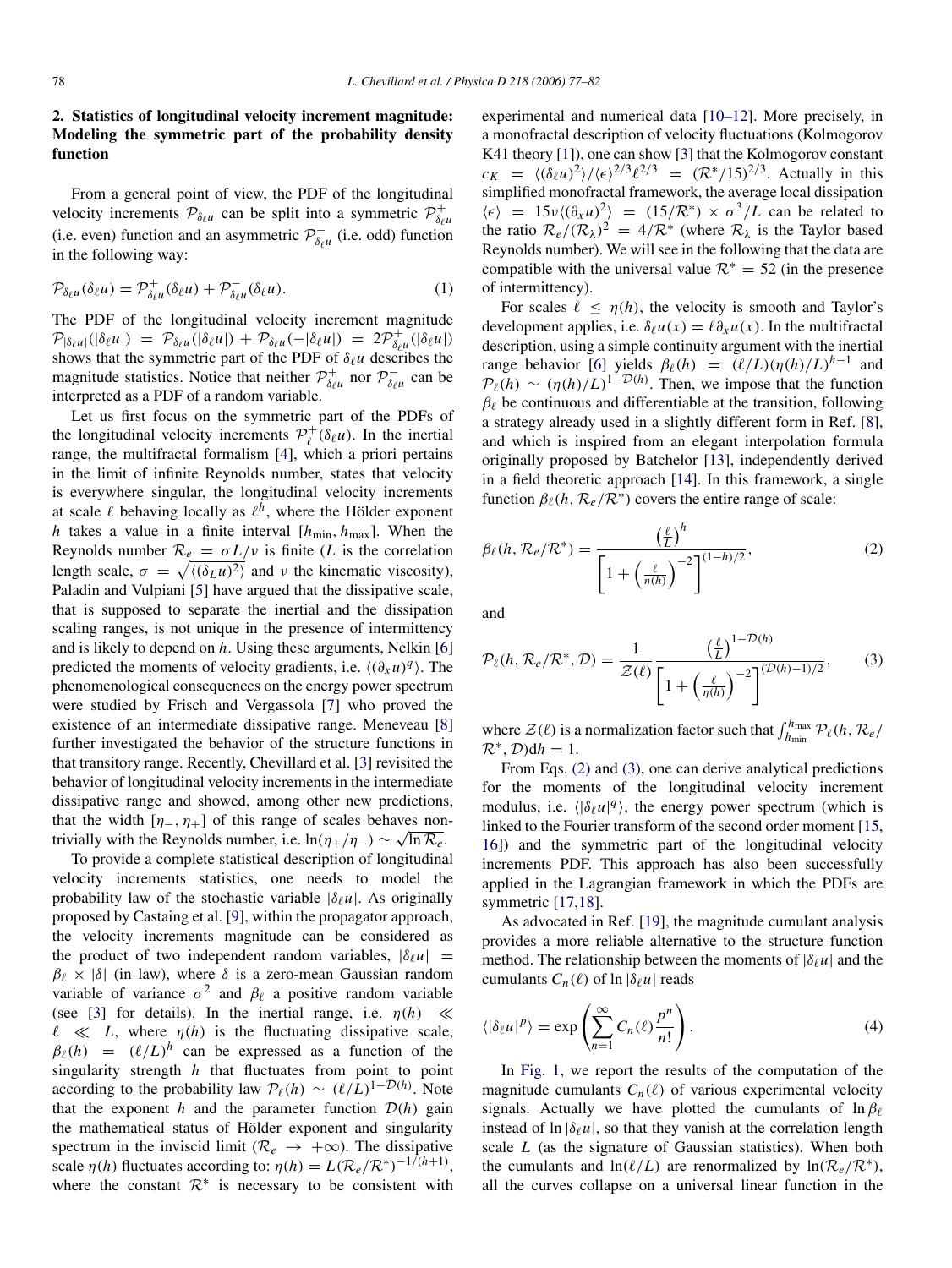<span id="page-2-0"></span>

Fig. 1. Magnitude cumulant analysis of various experimental longitudinal velocity profiles: ( $\diamond$ ) turbulent low temperature gaseous helium jet for  $\mathcal{R}_{\lambda}$  = 208 [\[20\]](#page-5-17); (⊙) air Jet for  $\mathcal{R}_{\lambda} = 380$  [\[21\]](#page-5-18); (∇) wind tunnel for  $\mathcal{R}_{\lambda} = 2500$  [\[22\]](#page-5-19). (a)  $C_1(\ell) = \langle \ln \beta_\ell \rangle = \langle \ln |\delta_\ell u| \rangle - \langle \ln |\delta| \rangle$ . (b)  $C_2(\ell) = \text{Var}(\ln \beta_\ell) = \langle \ln^2 \beta_\ell \rangle \langle \ln \beta_\ell \rangle^2$  = Var(ln |δ<sub>ℓ</sub>*u*|) – Var(ln |δ|). (c)  $C_3 = \langle \ln^3 \beta_\ell \rangle - 3 \langle \ln^2 \beta_\ell \rangle \langle \ln \beta_\ell \rangle +$  $2\ln \beta_\ell$ <sup>3</sup>. The solid curves correspond to our theoretical predictions (see text).

inertial range (when  $ln(\ell/L)/ ln(R_e/R^*) \ge -3/4$ , see [\[3\]](#page-5-2)) of slope  $c_n$ . Let us notice that in this representation, for any Reynolds number,  $\ln(\eta_K/L)/\ln(\mathcal{R}_e/\mathcal{R}^*) = -3/4$  and  $\ln(\lambda/L)/\ln(\mathcal{R}_e/\mathcal{R}^*) = -1/2$ , where  $\eta_K$  and  $\lambda$  are respectively the Kolmogorov and the Taylor scales. For the first order cumulant [\(Fig. 1\(](#page-2-0)a)), disregarding large scale anisotropy leading to nonuniversal effects,  $c_1$  is found very close to 1/3, consistently with K41 theory [\[1\]](#page-5-0). For the second order cumulant [\(Fig. 1\(](#page-2-0)b)), the intermittency coefficient  $c_2$  =  $0.025 \pm 0.003$  is found universal, i.e. independent of the Reynolds number and of the experimental configuration. For the third one, *c*<sup>3</sup> cannot be claimed to be different from zero (especially at high Reynolds number) confirming that the statistics of longitudinal velocity increments are likely to be log-normal [\[19](#page-5-16)[,23\]](#page-5-20). In the intermediate dissipative range  $(i.e. -1.1 \leq \ln(\ell/L)/\ln(\mathcal{R}_e/\mathcal{R}^*) \leq -3/4$ ,  $C_1(\ell)$  crosses over towards trivial scaling; the straight line of slope unity observed at smaller scales means that velocity increments become proportional to the scale (Taylor development). The behavior of the second order cumulant is much more interesting and has been widely studied in Ref. [\[3\]](#page-5-2): a non-trivial Reynolds dependent rapid increase occurs in the intermediate dissipative range, the larger the Reynolds number, the more "rapid" the increase. Finally,  $C_2(\ell)/\ln(\mathcal{R}_e/\mathcal{R}^*)$  tends toward a universal value in the far-dissipative range. Note that  $C_3(\ell)$ displays similar behavior. In [Fig. 1](#page-2-0) are also represented our theoretical predictions obtained from the computation of the moments of  $\ln \beta_\ell$  using Eqs. [\(2\)](#page-1-0) and [\(3\),](#page-1-1) i.e.  $\langle (\ln \beta_\ell)^n \rangle$  =  $\int_{h_{\text{min}}}^{h_{\text{max}}} (\ln \beta_\ell)^n \mathcal{P}_\ell(h) dh$ . We have used the following set of parameters:  $\mathcal{R}^* = 52$  and a universal log-normal parabolic D(*h*) function,

<span id="page-2-1"></span>
$$
\mathcal{D}(h) = 1 - \frac{(h - c_1)^2}{2c_2},\tag{5}
$$

with  $c_2 = 0.025$  and  $c_1 = 1/3 + 3c_2/2 \approx 0.37$ to ensure that  $\zeta_3 = 3c_1 - 9c_2/2 = 1$  in the inviscid limit [\[1\]](#page-5-0). The integration limits  $h_{\text{min}}$  and  $h_{\text{max}}$  are respectively the minimal and maximal values such that  $\mathcal{D}(h) \geq 0$ . Using Eq. [\(5\),](#page-2-1) we get  $h_{\text{min}} = c_1 - \sqrt{2c_2} \approx 0.15$  and  $h_{\text{max}} = c_1 + \sqrt{2c_2} \approx 0.59$ . The different curves so obtained superimpose remarkably well with the corresponding data for the first two cumulants which demonstrates that our multifractal description accounts quantitatively well for the departure from scaling in the intermediate dissipative range. Finite Reynolds number effects [\[23\]](#page-5-20), statistical convergence and lognormal approximation can explain some discrepancies between our theoretical prediction and the behavior of the third order cumulant.

# 3. Multifractal prediction of the skewness of longitudinal velocity increments

Let us now investigate the statistics of signed longitudinal velocity increments through the two estimators: (i) the skewness  $S(\ell) = -\langle (\delta_\ell u)^3 \rangle / \langle (\delta_\ell u)^2 \rangle^{3/2}$  and (ii) the asymmetry factor  $A(\ell) = -\langle (\delta_\ell u)^3 \rangle / \langle |\delta_\ell u|^3 \rangle$ . The experimental estimates of  $S(\ell)$  and  $A(\ell)$  are shown in [Fig. 2](#page-3-0) in a semi-logarithmic representation. Interestingly,  $A(\ell)$  displays a plateau at about 0.14 in the inertial range, whereas the skewness behaves approximatively as a power law. In the intermediate dissipative range, both estimators undergo a rapid acceleration, very much like what was observed for  $C_2(\ell)$  in [Fig. 1\(](#page-2-0)b). From a theoretical point of view, the third order structure function is a solution of the Kármán–Howarth–Kolmogorov equation [[24\]](#page-5-21)

<span id="page-2-2"></span>
$$
\langle (\delta_{\ell} u)^3 \rangle = -\frac{4}{5} \langle \epsilon \rangle \ell + 6\nu \frac{d \langle (\delta_{\ell} u)^2 \rangle}{d \ell}.
$$
 (6)

This equation allows us to compute the third order structure function when the second order one and the average local dissipation are known. A similar approach has been performed by Qian in Ref. [\[25\]](#page-5-22) without taking into account the intermittency corrections.

We have superimposed in [Fig. 2](#page-3-0) our theoretical predictions to the experimental data for  $S(\ell)$  and  $A(\ell)$ . Indeed, from Eqs. [\(2\)](#page-1-0) and [\(3\),](#page-1-1) one can compute any moment of the magnitude of velocity increments  $\langle |\delta_\ell u|^n \rangle$  and velocity gradient  $\langle |\partial_x u|^n \rangle$ . In particular, we get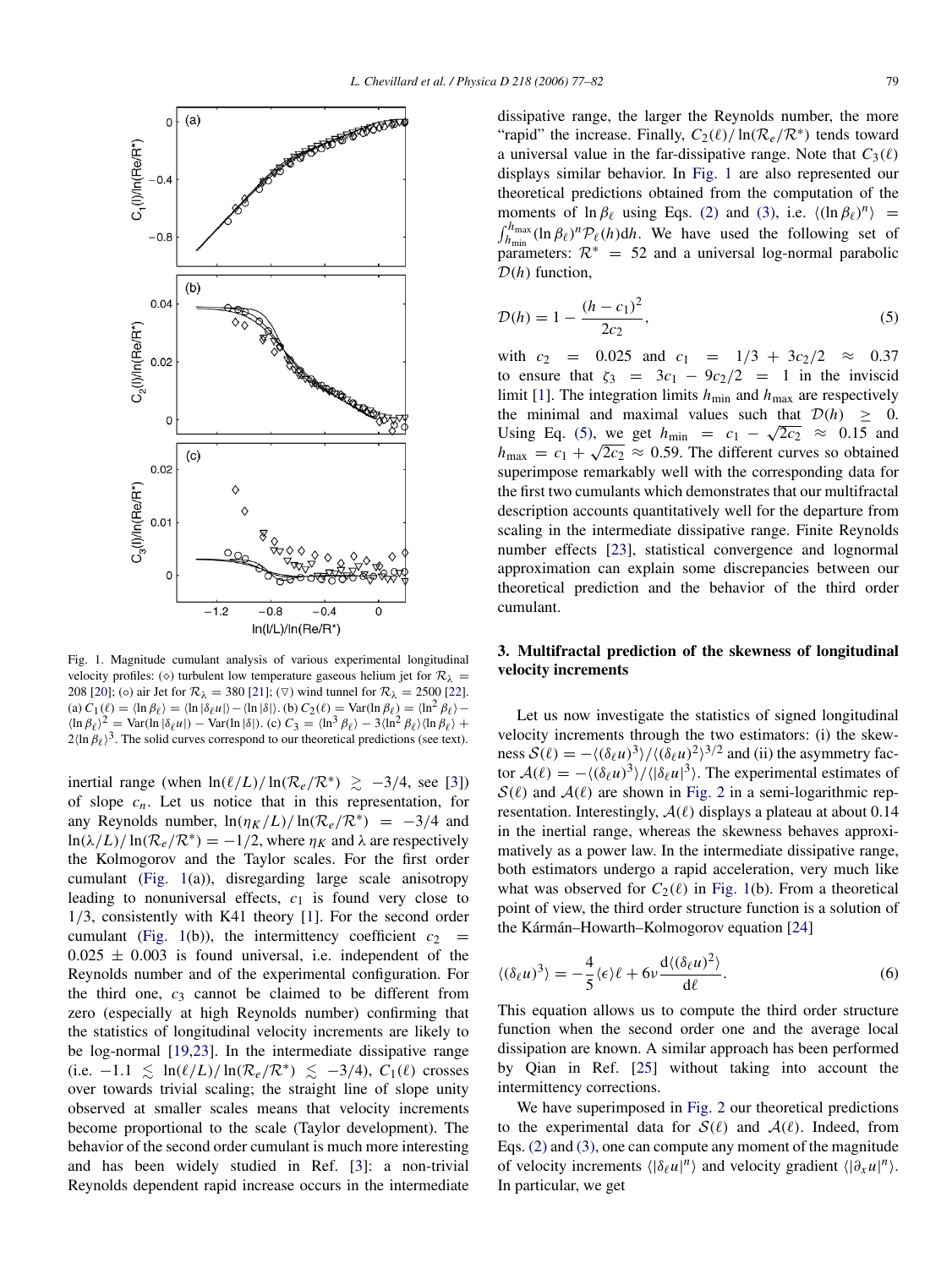<span id="page-3-0"></span>

Fig. 2. Asymmetry factor  $A(\ell)$  and skewness  $S(\ell)$  estimated from various experimental velocity profiles. The symbols have the same meaning as in [Fig. 1.](#page-2-0) The solid curves correspond to our theoretical predictions (see text).

$$
\langle \epsilon \rangle = 15 \nu \langle (\partial_x u)^2 \rangle = \frac{\sigma^3}{L} \frac{15}{\mathcal{R}^*}
$$

$$
\times \frac{\mathcal{R}^*}{\mathcal{R}_e} \frac{1}{\mathcal{Z}(0)} \int_{h_{\text{min}}}^{h_{\text{max}}} \left( \frac{\eta(h)}{L} \right)^{2(h-1)+1-\mathcal{D}(h)} dh, \tag{7}
$$

where  $\mathcal{Z}(0)$  is the limit when  $\ell \to 0$  of the normalization factor  $\mathcal{Z}(\ell)$  appearing in Eq. [\(3\).](#page-1-1) Then, by inserting our description of the second order structure function (Eq. [\(4\)](#page-1-2) for  $p = 2$ ) together with the prediction of the average local dissipation (Eq. [\(7\)\)](#page-3-1) in Eq. [\(6\),](#page-2-2) we get the third order moment of velocity increments  $\langle (\delta_\ell u)^3 \rangle$  at any scale and Reynolds number. As shown in [Fig. 2,](#page-3-0) the agreement is very good for distances in between the Kolmogorov and Taylor scales  $\eta_K \leq \ell \leq \lambda$ (without any arbitrary shifts) when using the same parameter function  $\mathcal{D}(h)$  and  $\mathcal{R}^*$  as in our former magnitude cumulant analysis.

Furthermore, we can derive that, when neglecting intermittency corrections and setting the viscosity to zero in Eq.  $(6)$ , we get  $\mathcal{A}(\ell) = 3\sqrt{2\pi}/\mathcal{R}^* \approx 0.145$  and  $\mathcal{S}(\ell) = 12/\mathcal{R}^* \approx 0.23$ , in perfect agreement with experimental findings. Some discrepancies occur for  $\ell \geq \lambda$ , especially for Modane's longitudinal velocity profile, because (i) of the lack of statistics and (ii) at these scales, one has to take into account in Eq. [\(6\)](#page-2-2) fluctuations of the injection rate of energy [\[26,](#page-5-23)[27\]](#page-5-24). In the intermediate and far dissipative range, our formalism predicts a universal plateau and a Reynolds number dependence for respectively the asymmetry factor and the skewness of derivatives, in consistency with Nelkin's predictions [\[6\]](#page-5-5) (see [Table A.1](#page-5-25) for precise values). We derive in [Appendix A](#page-4-0) the multifractal prediction for the third order moment of the velocity gradient  $\langle (\partial_x u)^3 \rangle$ . Experimentally speaking, measuring gradients is still controversial mainly because hot wire probe sizes are in general of the order of the Kolmogorov scale [\[28–31\]](#page-5-26). We hope that further experimental studies will provide a definite test of the validity of our predictions. These preliminary tests are nevertheless very satisfactory.

#### 4. Modeling the asymmetric part of the PDFS

Let us finally elaborate a formalism to describe the PDF of the signed longitudinal velocity increments. To do so, we suggest to model the (signed) longitudinal velocity increments in the following way:  $\delta_\ell u = \beta_\ell \times \Delta_\ell$  (in law), where the positive random variable  $\beta_\ell$  is unchanged but  $\Delta_\ell$  is now an independent zero mean random variable of variance  $\sigma^2$ , whose probability  $\mathcal{P}_{\Delta_{\ell}}$  a priori depends on the scale  $\ell$ . It follows that

<span id="page-3-3"></span>
$$
\mathcal{P}_{\delta_{\ell}u}(\delta_{\ell}u) = \int_{h_{\min}}^{h_{\max}} \frac{\mathrm{d}h}{\beta_{\ell}(h)} \mathcal{P}_{\ell}(h) \mathcal{P}_{\Delta_{\ell}}\left(\frac{\delta_{\ell}u}{\beta_{\ell}}\right). \tag{8}
$$

According to Edgeworth's development [\[32\]](#page-5-27), any PDF can be decomposed over a "basis" of the successive derivatives of a Gaussian function:

<span id="page-3-2"></span>
$$
\mathcal{P}_{\Delta_{\ell}}(x) = \sum_{n=0}^{+\infty} \lambda_n(\ell) \frac{d^n}{dx^n} \left( \frac{1}{\sqrt{2\pi\sigma^2}} e^{-x^2/2\sigma^2} \right).
$$
 (9)

<span id="page-3-1"></span>The symmetric part (even terms) of the PDF of  $\Delta_{\ell}$ , i.e.  $\mathcal{P}_{\Delta}^{+}$  $\stackrel{+}{\Delta}_{\!\ell}$  , is well described by a Gaussian  $\delta$  noise (as previously stated), which means that  $\lambda_0(\ell) = 1$  and  $\lambda_{2n}(\ell) = 0$  for  $n \ge 1$ and every scale  $\ell$ . Furthermore, it can be demonstrated that whatever  $\sigma^2$  is,  $\langle (\delta_\ell u)^3 \rangle = -6\lambda_3(\ell) \langle (\beta_\ell)^3 \rangle$ . Hence,  $\lambda_3(\ell)$ is fully determined by the Kármán–Howarth–Kolmogorov (Eq. [\(6\)\)](#page-2-2). As Eq. [\(6\)](#page-2-2) is the only available constraint on  $\lambda_n$ , it is quite natural (as a first approximation) to restrict the expansion to  $\lambda_3$ :  $\lambda_{2n+1}(\ell) = 0$  for  $n \geq 2$  and every scale  $\ell$ . Additional statistical equations involving odd moments of  $\delta_\ell u$ would be needed to give the next  $\lambda_{2n+1}(\ell)$ . This would require further modeling (primarily to get ride of pressure terms), which is outside the scope of the present work. Unfortunately, the previous crude approximation for the odd terms of [\(9\)](#page-3-2) leads to severe pathologies, such as negative probability for rare large  $\Delta_{\ell}$  events and is not consistent with higher order statistics such as hyperskewness  $\langle (\delta_\ell u)^5 \rangle / \langle (\delta_\ell u)^2 \rangle^{5/2}$  (data not shown). Nevertheless, since the third order structure function does not depend on the precise variance  $\sigma^2$  entering in the third order derivative of the Gaussian PDF, we propose to renormalize the variance  $\sigma^2$  of the retained odd term  $(n = 3)$ :  $\tilde{\sigma}^2 = 0.9\sigma^2$ . We thus obtain  $\mathcal{P}_{\Delta_{\ell}}(\Delta_{\ell}) = \mathcal{P}_{\Delta}^{+}$  $\mathcal{D}_{\mathcal{A}_{\ell}}^{+}(\mathcal{A}_{\ell}) + \mathcal{P}_{\mathcal{A}_{\ell}}^{-}$  $\sum_{\ell=1}^{\infty} (\Delta_{\ell})$ , where the asymmetric part of the PDF of  $\Delta_{\ell}$  is modeled as

$$
P_{\Delta_{\ell}}^{-}(x) = \lambda_3(\ell) \frac{\mathrm{d}^3}{\mathrm{d}x^3} \left( \frac{1}{\sqrt{2\pi\tilde{\sigma}^2}} e^{-x^2/2\tilde{\sigma}^2} \right). \tag{10}
$$

The PDFs of longitudinal velocity increments so obtained from Eq. [\(8\)](#page-3-3) are shown in [Fig. 3](#page-4-1) for several scales spanning the inertial and intermediate dissipative ranges, and compared to the experimental ones for both air jet Fig.  $3(a)$ –(c) and Modane [3\(](#page-4-1)d)–(f). We see a continuous deformation across scales, from Gaussian at the correlation length scale (*L*) to exponential-like distributions in the inertial range and ultimately to stretchedexponential when dissipation starts acting. This PDF shape evolution is the signature of intermittency and is remarkably reproduced by our formalism when using the same quadratic parameter  $\mathcal{D}(h)$  function and constant  $\mathcal{R}^*$  = 52 as in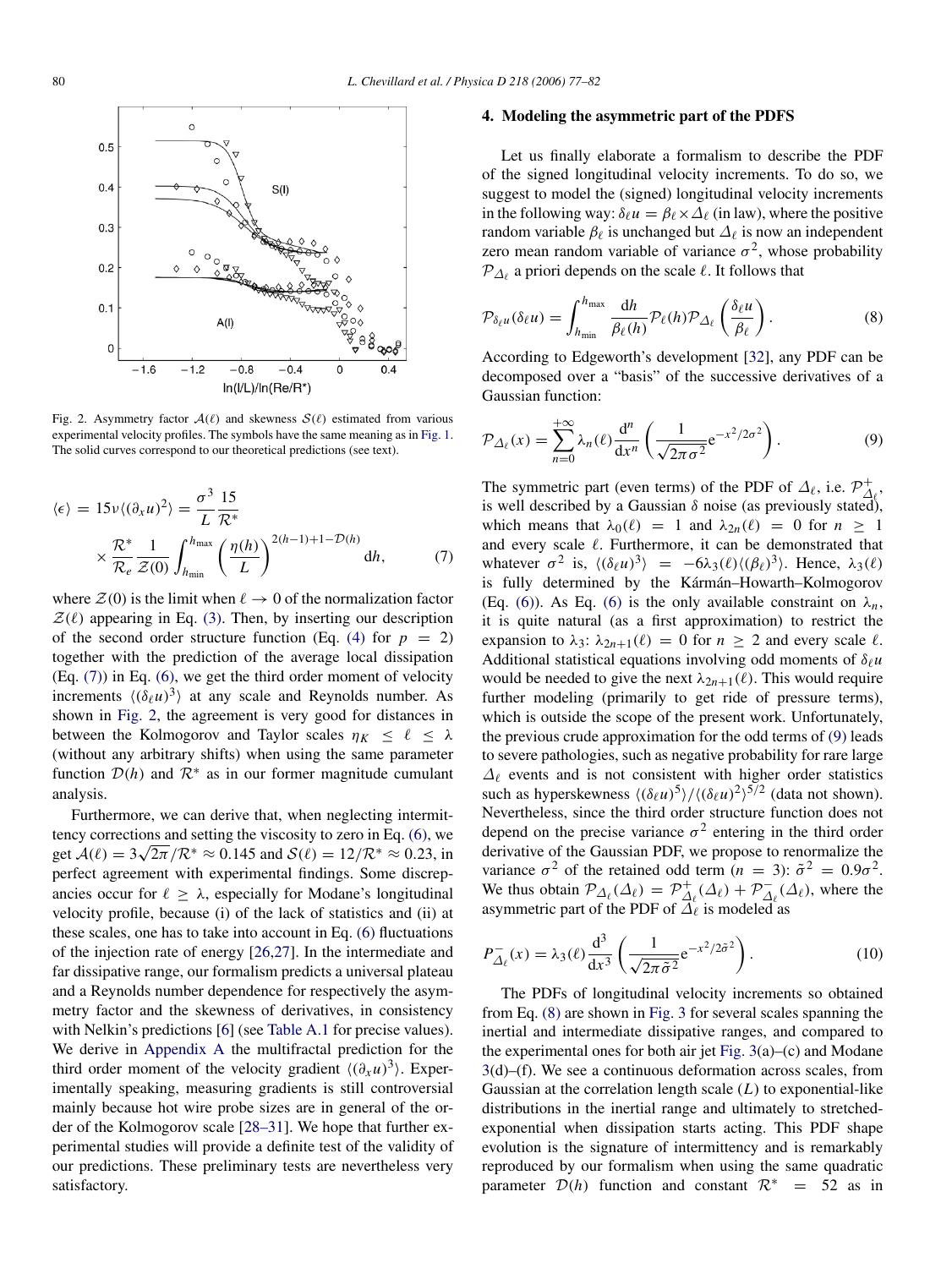<span id="page-4-1"></span>

Fig. 3. PDFs of signed longitudinal velocity increments of air jet [\[21\]](#page-5-18)  $(a)$ – $(c)$  and Modane  $[22]$   $(d)$ – $(f)$  velocity signals for various scales.  $(a)$  and (d):  $\ln \mathcal{P}_{\ell}(\delta_{\ell} u)$ . (b) and (e):  $(\delta_{\ell} u)^3 \mathcal{P}_{\ell}(\delta_{\ell} u)$ . (c) and (f):  $(\delta_{\ell} u)^4 \mathcal{P}_{\ell}(\delta_{\ell} u)$ . Represented scales (from top to bottom):  $ln(\ell/L) = -6.0069, -5.3137,$ −4.6206, −3.9274, −3.2343, −2.5411, −1.8480, 0.9246 for the air jet data and  $ln(\ell/L) = -6.4137, -5.6028, -4.6645, -3.6411, -2.7501, -1.8598,$ −0.8685, 0.1226 for the Modane data. All curves are arbitrarily vertically shifted for the sake of clarity. The solid curves correspond to our theoretical predictions (see text).

[Figs. 1](#page-2-0) and [2.](#page-3-0) This agreement is emphasized in [Fig. 3\(](#page-4-1)b), (d) and [3\(](#page-4-1)c), (f) where respectively  $(\delta_\ell u)^3 \mathcal{P}_\ell(\delta_\ell u)$  and  $(\delta_\ell u)^4 \mathcal{P}_\ell(\delta_\ell u)$ are represented as a quantitative test of the relevance of our formalism to account for the asymmetrical PDF tails.

## 5. Conclusion

To conclude, we have shown that the evolution across scales of the signed longitudinal velocity increments statistics, from the inertial far down the dissipative ranges, depends only on a universal parameter function  $\mathcal{D}(h)$  and a universal constant  $\mathcal{R}^*$ that must be seen as a multifractal version of the Kolmogorov constant. In particular, neglecting the intermittency corrections, we provide an enhanced phenomenology of turbulence in deriving the value of the skewness  $S(\ell) = 12/R^* \approx$ 0.23 in the inertial range. We have further shown that choosing a quadratic form for  $\mathcal{D}(h)$  (i.e. the hallmark of an underlying lognormal cascading process) provides a very good quantitative description of the longitudinal velocity increments PDFs measured in several flows, in different geometries and for different Reynolds numbers. This study proposes a new formalism, relying on Edgeworth's development, which opens the route to the modeling of velocity increment PDF. New experimental investigations of velocity gradients statistics would be welcomed as an additional and complementary test of our theoretical multifractal approach.

## Acknowledgment

<span id="page-4-0"></span>We wish to acknowledge P. Flandrin for fruitful discussions.

# Appendix A. Multifractal prediction of the skewness of derivatives

In an infinite domain, or in a finite domain with periodic boundary conditions, a Taylor's development of the second order structure function leads to

<span id="page-4-2"></span>
$$
\langle (\delta_{\ell} u)^2 \rangle = \left\langle \left( \sum_{n=1}^4 \partial_x^n u \frac{\ell^n}{n!} + o(\ell^4) \right)^2 \right\rangle
$$
  
=  $\ell^2 \langle (\partial_x u)^2 \rangle - \frac{\ell^4}{12} \langle (\partial_x^2 u)^2 \rangle + o(\ell^4).$  (A.1)

Inserting the development pointed by Eq. [\(A.1\)](#page-4-2) into the Kármán–Howarth–Kolmogorov equation (Eq.  $(6)$ ) leads to

<span id="page-4-4"></span>
$$
\langle (\partial_x u)^3 \rangle = -2\nu \langle (\partial_x^2 u)^2 \rangle.
$$
 (A.2)

This classical result can be found in Ref. [\[24\]](#page-5-21). One may wonder whether our description of the second order structure function (Eqs. [\(2\)](#page-1-0) and [\(3\)\)](#page-1-1) is consistent with this development (Eq. [\(A.1\)\)](#page-4-2). In particular, the pre-supposed continuous and differentiable transition between the inertial and the dissipative range of scale inspired from the work of Batchelor [\[13\]](#page-5-10) should give a leading term proportional to  $\ell^3$  once inserted in Eq. [\(6\).](#page-2-2) This property constrains seriously the possible form of the transition. The transition form used here benefits from such a property. We get, with the help of symbolic calculation software,

<span id="page-4-3"></span>
$$
\langle (\partial_x u)^3 \rangle = -\frac{6\nu\sigma^2}{L^4} \left[ \frac{2}{\mathcal{Z}(0)} \int_{h_{\text{min}}}^{h_{\text{max}}} [2h - 1 - \mathcal{D}(h)] \times \left( \frac{\eta(h)}{L} \right)^{2(h-2)+1-\mathcal{D}(h)} dh + \mathcal{F} \right],
$$
 (A.3)

where  $\mathcal F$  is a negligible additive term, coming from the Taylor's development of the normalization factor  $\mathcal{Z}(\ell)$ , and given by

$$
\mathcal{F} = -\frac{1}{\mathcal{Z}(0)^2} \int_{h_{\text{min}}}^{h_{\text{max}}} [1 - \mathcal{D}(h)] \left(\frac{\eta(h)}{L}\right)^{-1 - \mathcal{D}(h)} dh
$$
  
 
$$
\times \int_{h_{\text{min}}}^{h_{\text{max}}} \left(\frac{\eta(h)}{L}\right)^{2h - 1 - \mathcal{D}(h)} dh.
$$
 (A.4)

Eq. [\(A.3\)](#page-4-3) can be seen as the multifractal prediction of the third order moment of the velocity derivatives, using the same transition interpolation form as in Eqs. [\(2\)](#page-1-0) and [\(3\).](#page-1-1) This is also a prediction for the second order moment of